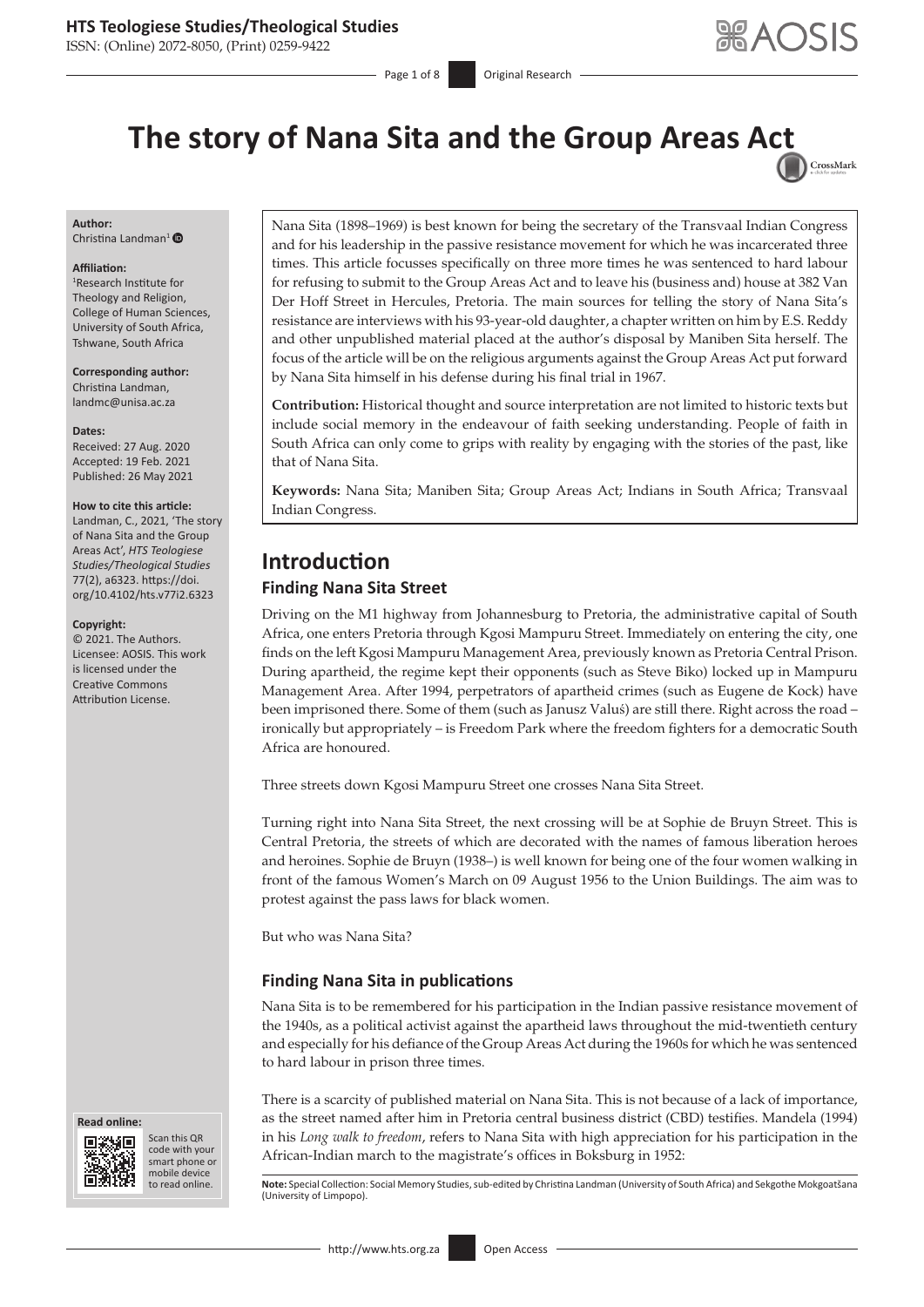But the guiding spirit of the demonstrators was Nana Sita who, despite his arthritis, was moving amongst the demonstrators in high spirits, slapping them on the back and bolstering their confidence with his own. (p. 121)

Mandela (1994) furthermore gave this heart-rending description of Nana Sita being incarcerated for defying the Group Areas Act:

Not long after Walter (Sisulu) left, I was walking to the prison hospital with Sobukwe when I spotted Nana Sita in the courtyard about twenty-five yards away. Sita, the distinguished Indian campaigner who had led our defiance at Boksburg in 1952, had just been convicted by a Pretoria magistrate for refusing to vacate his house- the house he had lived in for more than forty years – which was in a neighbourhood that had been proclaimed 'white' in terms of the Group Areas Act. He was hunched over, and the fact that he was barefoot despite an acute arthritic condition made me uncomfortable in my own sandals. I wanted to go over to greet him, but we were marching under the eyes of half a dozen warders. (p. 324)

E.S. Reddy (b 1924) wrote a nine page chapter in his book *Gandhiji's Vision of a Free South Africa* entitled 'Nana Sita: Ghandian Resister in South Africa' to honour the influence exercised by Gandhi on Nana Sita. This will contribute to the reconstruction to Nana Sita's life in the next section of this article.

One of the aims of this article, then, is to fill the gap in published material on Nana Sita, albeit to a limited extent, using oral and unpublished sources, which I was fortunate to obtain in 2019, mainly from his daughter, Maniben Sita. However, as the author is a religion researcher, the second and main aim of the article will be to examine Nana Sita's religious pronouncements against apartheid, which, incidentally, reached beyond his commitment to Hinduism.

#### **Finding Nana Sita at the start of the Indian resistance movement in South Africa**

Suraj Yengde, in a recent article (September 2020) entitled 'Indians in Apartheid South Africa: class, compromise and controversy in the era of the Group Areas Act, 1952–1962', gives background to the local Indian struggle against the Group Areas Act – although he mentions Nana Sita only once and in brackets. Suraj's aim was to fill a gap where the 'historiography of the South African Indian movement has somehow not paid desired attention to the role of Group Areas Act activism in shaping modern South African identity politics' (Yengde 2020:77). This blends with the aim of this article. Where Yengde concentrates on Lenasia in Johannesburg, this article focusses on Nana Sita and Pretoria.

Yengde (2020:76) pointed to the relation between India gaining independence in 1947 and the National Party government coming to power in South Africa in 1948, the latter leading to the breakdown of relations between the Indian and South African governments. This, in turn, led to Jawaharlal Nehru (1889–1964), the first Prime Minister of India (and father of the Indira Gandhi, the third and only female Prime Minister of India), to encourage Indians in South Africa to fight their battle without Indian government support. 'This statement created a level of self-reliance and political maturity in Indian activism in South Africa', with the Transvaal Indian Congress (TIC) playing a pivotal role in promoting and organising protest against the Group Areas Act. 'The… TIC framed their protest around Gandhi's ideals of passive resistance' eventually reclaiming a local Indian identity.

The present article will now move towards recovering the memory of Nana Sita in the leadership of the TIC against the background of these introductory remarks on the Transvaal Indian Congress as 'one of the leading organisations that protested against every anti-Indian activity imposed by the apartheid government in South Africa'.

#### **Finding Nana Sita in memory**

I accidentally 'crossed paths' with (the memory of) Nana Sita – who died 50 years ago in 1969 – when Jaynie Dawood contacted me early in 2019 through Unisa Press. She is writing the history of the Indians in Pretoria for possible publication through Unisa Press. In order to obtain external funding, she was interested in registering this project through the Research Institute for Theology and Religion where I am a research professor. When asked about Nana Sita, she turned out to be a close friend of his daughter, Maniben Sita, now 94 years old, having been born on 24 December 1926. Jaynie Dawood arranged a series of interviews for me with Maniben Sita, the first of which was on 18 June 2019 in Maniben's house in Laudium, the traditional Indian township of Pretoria. On 31 July 2019, I picked Maniben up from her Laudium house to go on a pilgrimage to 382 Van der Hoff Street, Hercules, where she lived as a child with her father Nana Sita. This was the house from which he refused to be evicted and went to prison thrice. This is counted as the second 'interview'. A third interview took place in the house in Laudium on 26 December 2019, 2 days after she turned 93. Maniben has since, after a fall in her house, been admitted into frail care and no interviews with her are allowed.

#### **Presenting Nana Sita in structure**

The first part of this article describes the life of Nana Sita, using the interviews with Maniben Sita and a short interview with Nana Sita's grandchild, Roshni Bhoolia, who was present at the second interview. Further sources are unpublished documents written by Maniben Sita herself and by E.S. Reddy on the life of Nana Sita, which Maniben gave to me on loan. I have since acquired the published version of E.S. Reddy's chapter on Nana Sita in his 1995 book.

The second and main part of the article will be a content analysis of the 'Statement by Nana Sita at his trial under the Group Areas Act' and the religious references he made in this document when, for the third time, he was on trial for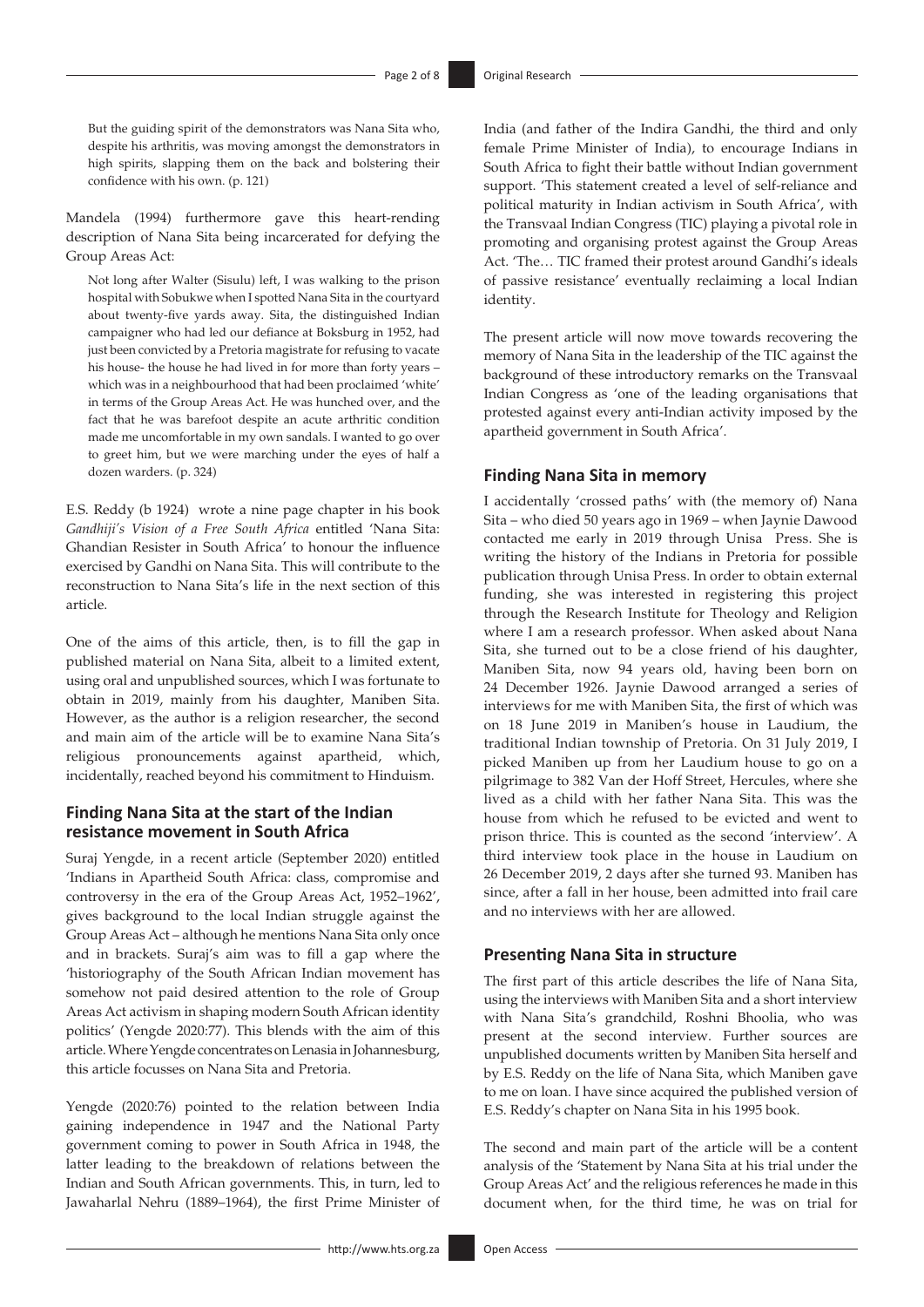violating the Group Areas Act by not leaving his house at 382 Van der Hoff Avenue in Hercules, an area declared for the exclusive habitation of white people.

# **The life of Nana Sita and his defiance of the Group Areas Act The life of Nana Sita from family memory**

I was not sure what to expect when on 18 June 2019 I entered the yard of Maniben Sita's humble house in Laudium with Jaynie Dawood. A blue car was standing beneath a zinc canopy next to the house and Jaynie indicated that Maniben had been driving it until 'recently'. Jaynie also pointed to the flowers in the garden and said that, until 'recently', Maniben was very proud of her garden.

How was this well-known freedom fighter, honoured *inter alia* with an Ahmed Kathrada Excellence in Leadership Award in 2018 for her fight against apartheid and specifically against the Group Areas Act, going to receive me? Being a resistance fighter myself, I nevertheless appear to be white, not an Afrikaner but Afrikaans-speaking.

It took the 92 year old a whilst to open the door. I was greeted warmly. At first Maniben thought that I belonged to the family of Rentia Landman, whom Maniben indicated was a good friend of hers. I was surprised at this, because I knew Rentia as a charming personality, but somebody who has established herself in rather right-winged local politics. It turned out that Maniben and Rentia both served on the Centurion City Council from 1995 to 2000, Maniben as ANC member and Rentia first for the National Party and then for the Freedom Front Plus. There they became friends – and eventually house friends – in spite of the political distance between them. On 02 January 2020 I paid an informal visit to Rentia Landman, who is not a family member but lives a few blocks from where I am living. I visited her with the aim of asking her how this friendship between her and Maniben works. Rentia confirmed my first impression of Maniben as that of a person inviting everybody, regardless of race or political party. Soon after this visit, Rentia paid her last visit as friend to Maniben in her Laudium house, before Maniben was admitted into frail care.

Maniben was in relatively good health when I saw her the first time. She did not hear well, although, but then also it was not necessary to ask many questions. Firstly, she pointed out a photograph, hanging prominently in the sitting room, of her father, Nana Sita and his wife Pem and their seven children (and a nephew), which was taken in 1951 when he took them to India. In the photograph Maniben appears on the left as a graceful young woman, of 25 years old. Maniben consequently gave a clear and concise overview of her father's life from a family member point of view. Then she gave me copies of unpublished and published works written on or by her father, which I used as sources in this article. She let me take pictures of her with pictures of her father and his family and of her numerous awards. Then, she made tea for

me and served with cookies. She wanted to give some of the fruit Jaynie gave her, to me to take home, but Jaynie and I convinced her otherwise.

During this visit, Sita (2000) gave me a copy of a beautifully illustrated vegetarian cook book she wrote, *Give me vegetables*, as well as a booklet issued at her reception of the Mahatma Gandhi International Award for Reconciliation. This may well represent two aspects of her life: that of a publishable chef of vegetarian and Indian dishes and a renowned politician. This award was given to her by the Gandhi Development Trust in 2011. In the booklet appears a short biography of Maniben. It mentions that she qualified as a teacher in 1957 with a BA degree. In the interview (on 18 June 2019) Maniben specifically mentioned that her father, Nana Sita, let all three of his daughters study, which was not typical in those times and that all three of them became teachers. Maniben herself taught in the Junior School in Marabastad for four and a half years (interview 18 June 2019). The booklet further tells that she organised a group of women into the Indian Women's Support League during the Passive Resistance Campaign, and that she was arrested twice, that is, during 1946 and 1947. She was sentenced in 1952 to 3 months in Pretoria Central Prison, which is known today as Kgosi Mampuru Correctional Centre, situated in Kgosi Mampuru Street that crosses the modern day Nana Sita Street mentioned in the introduction. She was sentenced for occupying a bench reserved for whites in defiance of the apartheid laws of the day. In an article by Rudzani Matshidi in the *Pretoria News* on 11 September 2017 on the celebration of Maniben's 90th birthday at Freedom Park, he relates how she sat outside the polling station in Laudium during the August 1984 elections, silent but dressed in black to indicate the illegitimacy of the elections. She was detained and sent to Diepkloof Prison where she spent 87 days in solitary confinement. She was indeed her father's child. Her niece, Roshni Bhoolia (interview 26 December 2019) furthermore tells that Maniben gave her kidney to her brother in 1974 when she was 48 years old, doubling her father who was said to be a staunch family man.

The sources of this part of the article on Nana Sita's life from a family point of view, then, are:

- 1. an unpublished manuscript with the heading 'Nana Sita' written and signed (in front of me) by Maniben Sita and dated 1989
- 2. interviews with Maniben Sita in her Laudium house on 18June 2019 and 26 December 2019, including a 'pilgrimage' on 31 July 2019
- 3. an interview with Nana Sita's granddaughter, Roshni Bhoolia, on 26 December 2019 at Maniben's house.

#### **Nana Sita: Biographical information**

Nana Sita was born in 1898 in Bhula-Falia in the Gujarat province of India. Some of his children and grandchildren still bear the surname of Bhoolia. The village is now called Bhaga-Rama (Roshni Bhoolia, interviewed 26 December 2019).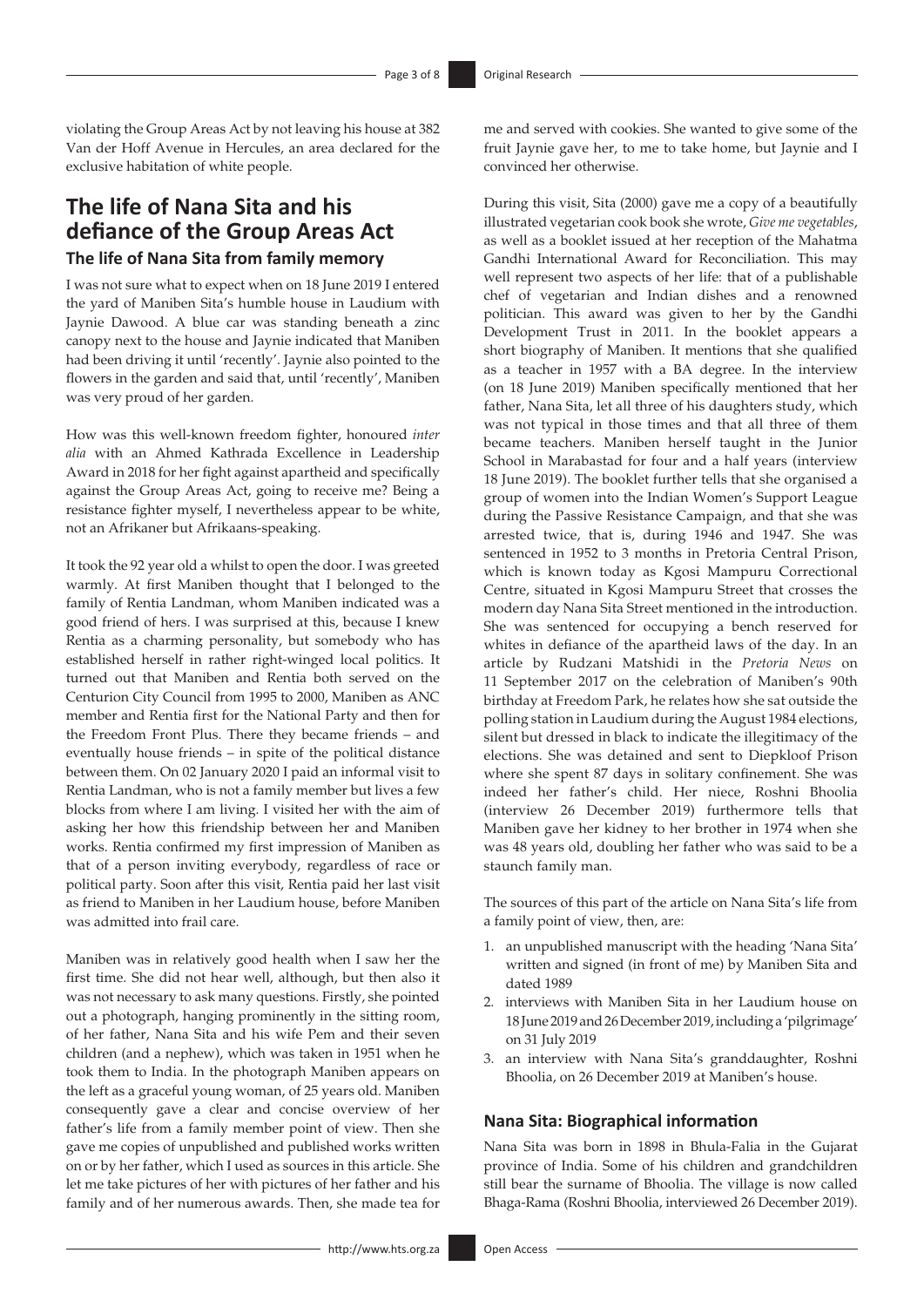In 1900, Nana Sita's mother died when he was only 2 years old. He received home schooling from his stepmother in the village where there were no schools. He progressed to Standard 5 in the vernacular (Maniben Sita, interview 18 June 2019), later showing great skills in expressing himself in English. In January 1912, when Nana was 13 years old, he was sent to South Africa with his uncle. His father had already left for South Africa in 1907 and was running a shop in Benoni at the time (Sita 1989:1).

The young Nana Sita stayed with Mr. J.P. Vyas to study bookkeeping at his firm. During this time Mahatma Gandhi, and his secretary Mr. D.F. Andrews, came to stay for 2 months in Mr. Vyas' house. They came to discuss the £3 poll tax inflicted on Indians by General Smuts (Sita 1989:2).

Nana was deeply influenced by Gandhi's lifestyle and eventually also by his insights into politics. The 14-year-old Nana himself prepared Gandhi's 'bed' at night, which was a blanket on the uneven stones of the verandah outside, with Gandhi sleeping on one side with the blanket folded over him, his head on a wooden block. Nana prepared them salad from the nearby market, whilst observing their simple eating habits, not eating meat, neither smoking nor drinking. Also, the young Nana could listen to discussions on local and Indian, politics between Gandhi, Andrews and Vyas. Nana also went to the Asiatic Bazaar where Gandhi gave talks during his stay in Pretoria (Sita 1989:2).

In 1918, when Nana was 20, he started his own business in Prinsloo Street, a block away from Mr Vyas's house, more or less where the South African Reserve Bank building is standing today, later relocating to Boom Street in the Asiatic Bazaar (Sita 1989:2).

In 1922 Nana returned to India to get married to Pemi (1901–1980). In 1932, their eldest child was born in Pretoria as were the other six children.

During his stay in India, Nana Sita experienced in person the Swadeshi Movement launched by Gandhi against British imperialism. The British would import cotton from India and after manufacturing it into cloth would sell it at seven times the price back to India. In 1972, when Maniben visited India, Nana's aunt told her that Nana took her aunt's sari which was made of foreign cloth, and threw it into a bonfire near his childhood town, thus participating, albeit in a small way, in India's liberation struggle (Sita 1989:2).

In late 1922, Nana Sita returned to South Africa, and in 1923 he opened a branch of his business in Hercules. As this was a rented property, they moved in 1931 (seven years later) to their own property 400 m away – to 382 Van der Hoff Street, Hercules. This property is still standing. This is the property that Nana Sita refused to leave and for which he was sent to prison three times in terms of the Group Areas Act. This is also the property which Maniben Sita and I visited on 31 July 2019. This is also where the last three of the seven children were born. One was born on the rented property, and the first

three (including Maniben) were born on the property of Nana Sita's uncle and aunt in Boom Street, near the Khoja Mosque, where they often went into hiding with their mother Pemi (Sita 1989:3).

## **Nana Sita: Personal habits**

Nana Sita was simple in his habits, believing in 'plain living and high thinking', minimal clothing and minimalistic home furniture. Even his diet was simple, he never complained about his wife's food. He only expected that it must have been freshly prepared. All this was highly influenced by Gandhi (Sita 1989:3).

He meticulously rose at 06:00, had a bath and said his prayers. Then he listened to the 07:00 news bulletin, and had his breakfast, which was a cup of milo and a sandwich. He then went to the shop that was in front of the house. His wife and son served the customers, and he would only leave reading his morning paper when the shop found busy. At 10:00 he ate porridge or fruit. He engaged in political talk with people, especially salesmen, who entered the shop. They discussed the unjust laws of the country and when policemen passed the shop with African black men handcuffed – usually for pass offences, he was especially upset. After 1946, however, he was seldom in the shop because of public work (Sita 1989:3).

At 13:00 Nana Sita had his lunch and spent the rest of the day helping in the shop, reading books and magazines and listening to the radio till 21:30, when he retired for the evening. He especially read books on or by Gandhi and the history of India. Great was his joy when India became free; deep was his sorrow when Gandhi was assassinated (Sita 1989:3–4).

#### **Nana Sita: Political career**

Nana Sita's political career started in 1928 when he became the secretary of the Pretoria Indian Congress, through which he strove tirelessly to solve the problems of Indians in Pretoria. The Pretoria Congress supported political prisoners, mourned the deaths of Indian activists local and abroad and was a branch of the Transvaal Indian Congress. It strengthened the latter in Pretoria during the Passive resistance Campaign of 1946–1947, as well as in the Defiance Campaign of 1953 (Sita 1989:4).

Nana Sita worked for freedom with the great men and women of his time, *inter alia*, Chief Albert Luthuli, Father Trevor Huddleston, Oliver Tambo, Nelson Mandela, Walter Sisulu, Ahmed Kathrada, Joe Slovo, Ruth First and others from whom he gained not only political insight but also grew spiritually. He joined in their vision for freedom that was later verbalised in the Freedom Charter of 1955. His own outstanding characteristics were honesty and truthfulness, with a deep sympathy towards those who suffered politically and people even trusted him with their domestic problems (Sita 1989:5–6).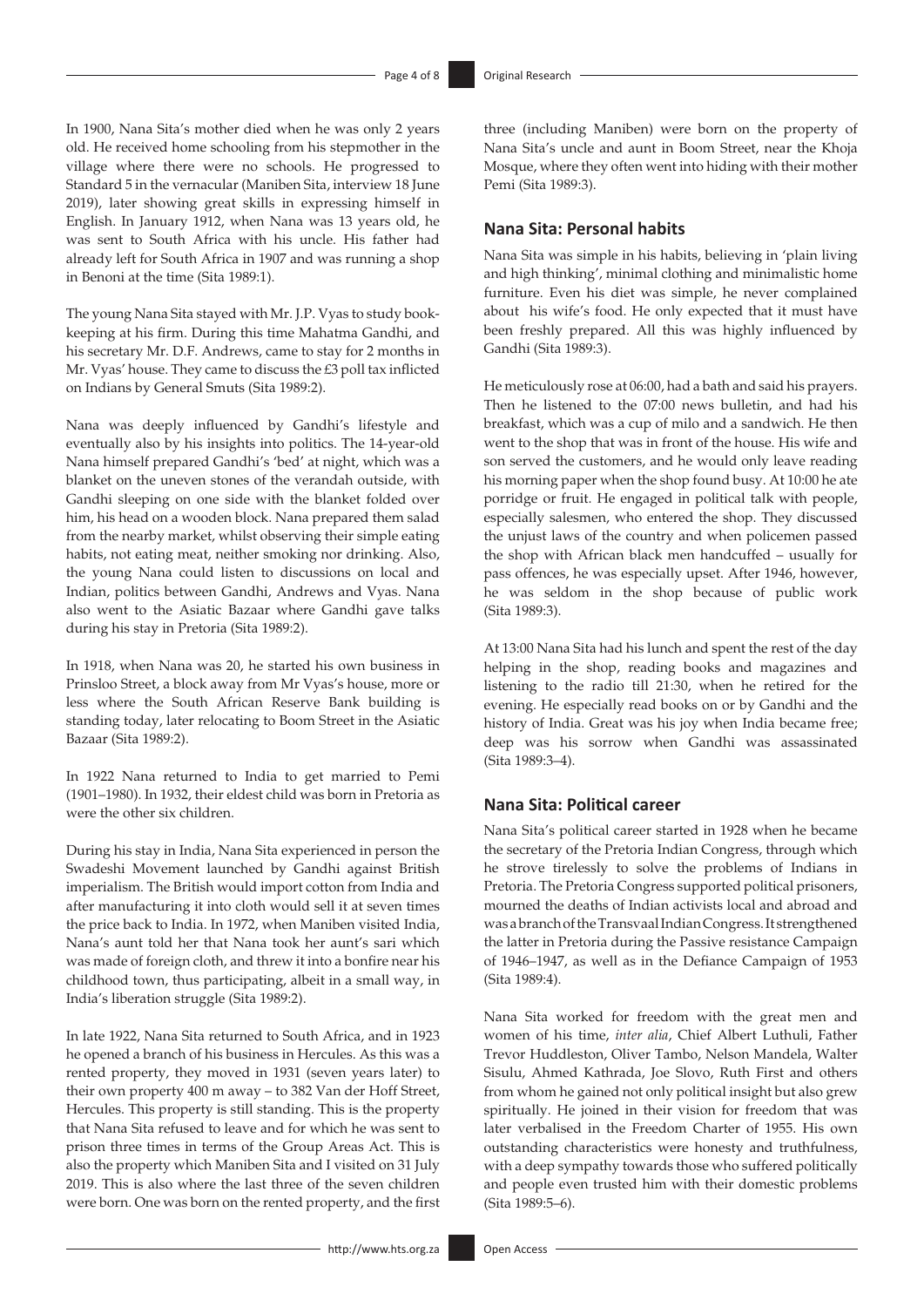During his political career, a period of 41 years between 1928 and 1969, Nana Sita was an executive member of the following organisations:

- Pretoria Indian Congress (secretary)
- Transvaal Indian Congress (president from 1949 to 1952 when he was banned by the South African Government)
- Pretoria Hindu Seva Samaj
- Transvaal Hindu Seva Samaj
- Pretoria Koll Hithwarthak Mandal
- Transvaal Koll Hithwarthak Mandal (Sita 1989:7).

## **Nana Sita: Incarceration for contravening the Group Areas Act**

This part of Nana Sita's story is most relevant to our topic: the seven times which he was incarcerated, of which three were for contravening the Group Areas Act.

- In 1946 and 1947, he was twice imprisoned during the Passive Resistance Campaign that resisted 'The Indian Land Tenure and Indian Representation Act'. This Act prevented Indians from owning or occupying land outside areas that were designated for them. Each time his sentence was 1 month (Sita 1989:8).
- In 1952 he was imprisoned for breaking the Curfew Regulations laid down by the government when the South African Indian Congress, the ANC and the Coloured People's Organisation joined hands to fight against the Group Areas Act that restricted racial groups to designated areas. He received a 3 months' sentence for leading a group of 52 men into action in Boksburg outside the curfew times (Sita 1989:8).
- In 1960, after the Sharpeville massacre, he was detained indefinitely with hundreds of other anti-apartheid comrades, but released when an influenza epidemic killed 19 of his fellow inmates. The family was shocked to see their father in a state of near death at his release (Sita 1989:8).
- During the 1960s, he was imprisoned three times for refusing to leave his home at 382 Van der Hoff Street in Hercules, an area designated for whites, and went to live in Laudium, assigned to Indians, thus contravening the Group Areas Act.
	- In December 1962, he was sentenced to 3 months imprisonment
	- In April 1963, he was sentenced to 6 months imprisonment of which he served four
	- In August 1967, he was sentenced to 6 months imprisonment of which he had to serve four. This was 2 years before his death in December 1969.

During his imprisonments his family, especially his wife Pem, experienced great stress. Sita (1989:9) wrote how her mother on several occasions developed hypertension, bled profusely through the nose and had to stay in bed 3 weeks at a time, her children fearing for her life.

#### **Nana Sita: Last days and memories**

Sita (1989:10) remembered the honours bestowed on her father as the foremost representative of Gandhi in South

Africa, in which capacity he was, *inter alia*, asked to sign the Freedom Charter (26 June 1955) in Kliptown, Soweto.

Sita (1989:10) described Nana Sita's last days in a heart rending way. On 07 September 1969 he attended the wedding of the son of his lifelong friend and comrade, Mr. G. Krishnan. This was his last public appearance, after which he returned home critically ill with kidney failure. He stayed in bed for 27 days, singing religious songs and reciting poems. From 04 October, he was in and out of hospital. For those who visited him, it seems that he had a strong wish to talk about the Group Areas Act. His last conversation with Maniben was on this on Sunday, 21 December. On Monday he had a heart attack because of kidney failure. He died at 01:00 on Tuesday morning 23 December 1969. His wife was with him during the entire time.

Nana Sita's body was brought to Pretoria in the early hours of Tuesday morning, and he was cremated at 15:00 the same day. His funeral took place from 382 Van der Hoff Street in Hercules, where he lived for 31 years and from which the government could not remove him in spite of sending him to prison thrice. A service was also held for him in St Paul's Cathedral, London.

#### **The life of Nana Sita as political activist**

E.S. Reddy, in his book *Gandhiji's Vision of a Free South Africa* (1995), dedicated a chapter to Nana Sita as the one who 'kept the spirit of Mahatma Gandhi alive in South Africa' (Reddy 1995:121) through his 'determined non-violence resistance' as was advocated and practised by Gandhi (Reddy 1995:127).

Reddy gives a gripping account of Nana Sita's 'non-violent defiance' throughout his political life. Important to note for our topic is Reddy's descriptions of how Nana Sita referred to Nanabhai Reddy in terms of endearment – who defied the Group Areas Act by refusing to leave his home in the white-designated area of Hercules in Pretoria. Every time he was sentenced to prison, he refused to pay the fine as an alternative and went to prison in spite of his poor health.

On 07 August 1967, the 69-year-old Nana Sita was again sentenced to 6 months imprisonment or a fine of R200 for refusing to leave his home in Hercules and be relocated to Laudium. This proved to be the last time of his imprisonment. He refused to pay the fine, and it was during this time that Mandela, quoted here, saw him barefooted in prison, suffering heavily from arthritis.

Soon after, on April 8, 1968, Nanabhai and Pemi were forcibly ejected from home and Government officials dumped their belongings on the sidewalk. But they returned to the home and Nanabhai never complied with the order until he died in December 1969… (T)he resistance of Nanabhai was not in vain. It showed that non-violent defiance need not be abandoned even at a time of massive repression or armed confrontation. It inspired people in efforts to overcome frustrations and apathy. The Indian Congress, which had become dormant, was resuscitated in later years and helped to build the powerful Unite Democratic Front. (Reddy 1995:127)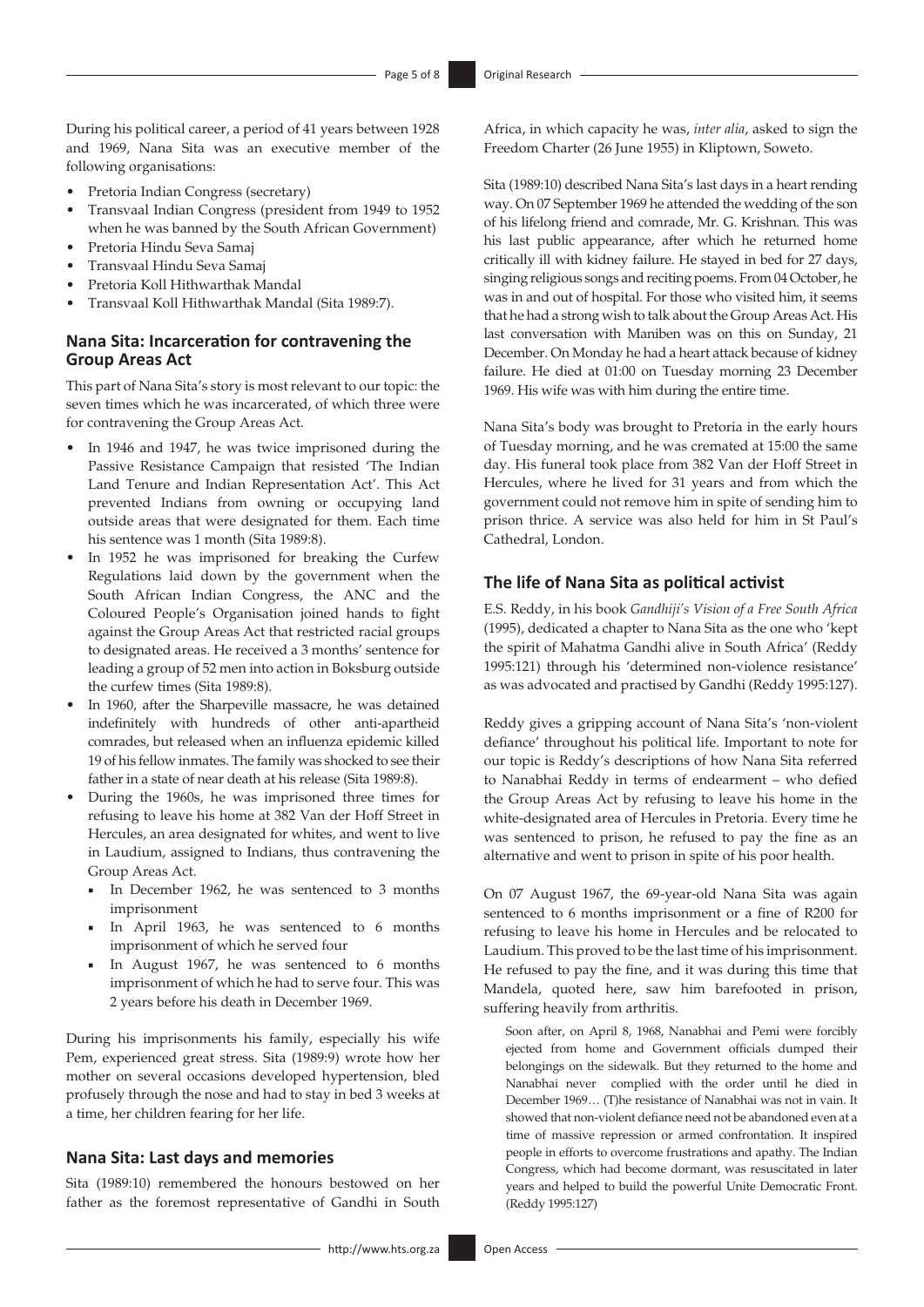#### **Background to his defence**

On 07 August 1967, Nana Sita went on trial in the Pretoria Regional Court for the third time for contravening the Group Areas Act by remaining in his house at 382 Van der Hoff Street in Hercules. He asked to read a statement to the court, which was opposed by the Public Protector but allowed by Judge B.V. Olivier. After he read the statement, no witnesses were allowed and he was sentenced immediately to 6 months imprisonment or a R200 fine, the first of which he accepted.

Eventually his statement was published in booklet form and sold for 25 cents. I obtained a copy from Maniben Sita. Nana Sita, who published this himself, said on the inside page that he was publishing his statement because of its 'importance to fellow Indians and (because it is) of interest to lovers of **democracy and freedom**' (my accentuation, Sita 1967:ii).

Written in impeccable English, the last two pages of the booklet are most relevant to our topic. Here Nana Sita concludes his argument against the human rights violations of the Group Areas Act with religious argumentation. Being a staunch Hindu himself, these religious arguments show a remarkable inclusivity and a mixture of 'social gospel' discourse that goes far beyond a singular commitment to Gandhi.

Sita (1989:4) listed her father's favourite books – during a time when few houses had books – such as Gandhi's autobiography, *The History of the Indian National Congress*; P.C. Ray's *Scientific Experiments*; Tagore Gitanjali's, *Shastri Speaks*, A Biography of Abul Kalam Azad, A Biography of Subhas Chandra Bose, several biographies of Gandhi; Kalidas' Shankuntala and Nehru's autobiography, *The Unity of India, The Discovery of India, Glimpses of World History, Nehru's Letters from a Father to his Daughter – Jawaharlal Nehru (1889–1964) being the first Prime Minister of independent India*. Although this list has a distinctively Indian flavour, Maniben constantly describes her father as reading widely on local and international politics. But what were his religious sources?

These seem not to be identified specifically. In the following four religious arguments that can be identified from his statement to Court on 15 August 1967, an effort will be made to place them in the context of the time and hypotheses will be offered as to their affiliations and sources.

# **Four religious arguments 'Religious' arguments on human dignity**

In all the years of my adult life, I have passionately believed in the universal ideals of **human brotherhood and social justice** and am deeply sensitive to any inroads into these ideals. Apartheid refuses to recognise **human dignity** and brands its victims as sub-human. It denounces all known cannons of ethics as propounded by the World's Great Religions and Philosophies; it refuses to recognise human rights as propounded in the Declaration of Human Rights by the United Nations. (my accentuation, Sita 1967:13)

Nana Sita's first religious argument against apartheid (and the strongest pillar on which it rested, which is the Group Areas Act) was that it denied 'all known canons of ethics' as propounded by the world's greatest religions and philosophies. It is not certain whether he is referring to a specific book or to his knowledge of the world's religions (and philosophies) in general. He could be referring to SB Frost's 1943 publication of *The sacred writings of the world's great religions* (ixtheo.de), which *inter alia* contains multiple annotations on the sacred writings of the Hindus. Whatever his source was, he seems to have been well-read, and inclusively so, on religious ethics which were, at his time, obviously integrated with the political discourse on 'human dignity'. This discourse was fed by the second source referenced in the given pericope, namely the *Universal Declaration of Human Rights* (UDHR), a historic document that was adopted by the United Nations General Assembly on 10 December 1948 in Paris, France. The declaration consists of 30 articles affirming an individual's rights, and was the first step in the process of formulating the International Bill of Human Rights, which was completed in 1966, a year before the Nana Sita wrote the given pericope in his defence against the Group Areas Act. The Declaration was not primarily inspired by religious ethics, but after referring to the ethics of the world's religions, Nana Sita's argument here reflects especially the first two articles of the Declaration as if human dignity and rights are religious values:

Article 1: All human beings are born free and equal in dignity and rights. They are endowed with reason and conscience and should act towards one another in a spirit of **brotherhood**.

Article 2: Everyone is entitled to all the rights and freedoms set forth in this Declaration, without distinction of any kind, such as race, colour, sex, language, religion, political or other opinion, national or social origin, property, birth or other status. Furthermore, no distinction shall be made on the basis of the political, jurisdictional or international status of the country or territory to which the person belongs, whether it be independent, non-self-governing, or under any other limitation of sovereignty (Universal Declaration of Human Rights 2015, my accentuation).

Apart from the fact that Sita seems to make a connection between religious ethics and human rights, the most amazing feature of his argumentation here is that he uses sources that are massively inclusive. This would not have been carried out without him being aware that he was addressing at least two audiences: the apartheid regime and its judge on the one hand and on the other the anti-apartheid activists who were to read his booklet. For both of them, he had an inclusive argument based on the ethics of all the major world religions, and on the *Universal Declaration of Human Rights* which, as the name indicated, was based on universal values for human dignity.

#### **Criticism of the concept of 'God's chosen people'**

Shorn of verbiage the Apartheid Policy as enforced through the Group Areas Act is nothing but a bare faced expression of a desire to dominate, oppress and exploit the non-Europeans and to subject them to perpetual servitude of the White Man who claim to be God's chosen people, the Master Race, the Herrenvolk,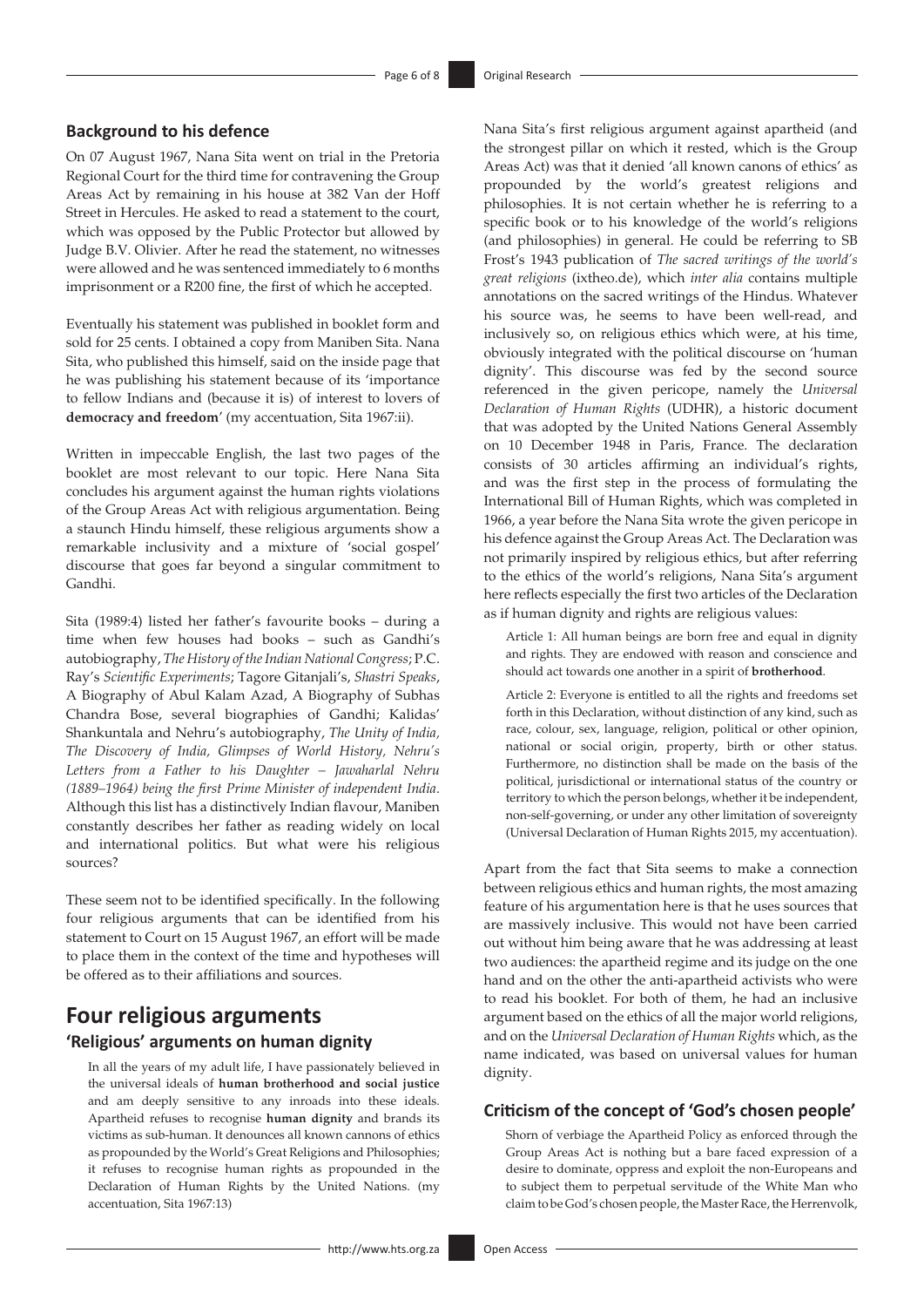a concept which plunged the world into a holocaust which was defeated at the cost of millions of lives. Is the world going to be made to witness the same holocaust by perpetuating the concept of the Master Race theory? (Sita 1967:13)

Nana Sita's description of the Afrikaners' self-conception as 'Herrenvolk' and their identification with the Nazis is the first one in terms of anti-apartheid rhetoric. Afrikaners seeing themselves as God's chosen people obviously was a strong anti-apartheid discourse in Sita's time, but the written expression thereof is early.

In 1983, André du Toit published an article entitled 'No Chosen People: The Myth of the Calvinist Origins of Afrikaner Nationalism and Racial Ideology' in *The American Historical Review*. In this article Du Toit (1983:925) indicated that the early nomadic Afrikaners viewed themselves 'like Israel, as a Chosen People with a divine mission', using mainly the Old Testament in their identification. This selfconception as the Chosen People, Du Toit (1983:926) further explained, 'must be understood in the context of the Calvinist theological tradition of predestination and the elect'. Eventually, Du Toit (1983:927) said, 'the ideology of a Chosen People functioned to legitimate racial inequality and oppression'. The popular belief amongst Afrikaners that they were the Chosen People justified them in conquering and subordinating blacks.

This is exactly how Nana Sita explains his situation of oppression and dispossession, and how he, and many others, became the victims of this ideology.

#### **Old religious language in new political skins**

I would say that the cruel treatment meted out to Indians by the enforcement of the said Act is **a crime against humanity and a sin against God**. One day the framers of the Group Areas Act will stand before a much higher Authority then the South African Parliament, for the misery, the unhappiness and the humiliation it caused to the victims of the Act. **May God Almighty forgive them for their trespass**. (Sita 1967:13, C. Landman's emphasis)

It was a characteristic of the language of the Liberation Theologies of the 1970s, 1980s and 1990s to blend religious language into political expressions of justice and freedom. It is indeed remarkable to see Nana Sita doing this in the 1960s.

The expression 'crime against humanity' has its recent origin in court cases from 1947 onwards in which crimes committed during the Second World War, which ended in 1945 were heard. This is well described by Joseph Dautricourt in an article dating back to 1949 entitled 'Crime against Humanity: European Views on its Conception and its future'. Here Nana Sita used the expression of 'crime against humanity' to designate the Group Areas Act as equal to a war crime.

It is furthermore noteworthy how he changed a pietistic, ethical expression, 'a sin against God' into a political expression to evaluate the Group Areas Act. In the *Herald* of 1856, J.N. Andrews published an article 'The use of Tobacco: a Sin against God', and forever afterwards, and especially amongst Afrikaners who displayed a pronounced preference for pietism, 'sin against God' was used to refer to an ethical indiscretion that strucks God right in the face. This now is used by Nana Sita to judge the Group Areas Act as a sin against God himself.

'May God Almighty forgave them their trespass is, of course, a direct reference to Jesus' words on the cross related in Luke 23:34: 'Father, forgive them, for they do not know what they are doing'. This, of course, Nana Sita directly aimed at his white Christian audience and judge.

Ultimately it is difficult to determine what Nana Sita's sources for his religio-political arguments as expressed in his address to the court in 1967 were. He would have been informed by the Freedom Charter of 1955 of which he was a signatory on behalf of the South African Indian Congress. The charter's language of brotherhood and equality and its emphasis that 'everyone shall have the right to live where they choose' would of course be appealing to Nana Sita. But the Freedom Charter was not an outright religious declaration. The most famous and prominent religious document of the 1960s was the Cottesloe Declaration (1960), which was rejected by the Afrikaans churches, but even as a 'liberal' documents lags far behind the Freedom Charter in still talking about 'bantu' and 'non-whites'. Religious expressions of liberation and freedom were restricted in the South Africa of Nana Sita's time. And yet he was able to drive it as a political argument in his court cases where he was convicted of transgressing the Group Areas act. He was indeed ahead of his time.

#### **Resistance as 'Sacred Duty'**

I stand before you for flouting the provisions of the Group Areas Act, which for the reasons stated above, my conscience does not allow me to comply with. Therefore in obedience to the higher authority of conscience I have decided not to meekly submit to the provisions of the Act. **Being a follower of Mahatma Gandhi's doctrine of 'Satyagraha' (Passive Resistance) based on truth, love and non-violence** I consider it **my sacred duty** to resist injustice and oppression and in doing so am prepared to bear the full brunt of the law and am willing to face the consequence thereof. (Sita 1967:13, C. Landman's emphasis)

If you find me guilty of the offence for which I am standing before you I shall willingly and joyfully suffer whatever sentence you may deem to pass on me as my suffering will be nothing compared to the suffering of my people under the Act. **If my suffering in the cause of the noble principles of truth, justice and humanity could arouse the conscience of White South Africa then I shall not have strived in vain**.

I am 69 years of age, suffering with chronic ailment of Arthritis but I do not plead in mitigation. I ask for no lenience. I am ready for the sentence. (Sita 1967:14, C. Landman's emphasis)

Finally, Nana Sita returns to his roots in his last (political and religious) argument before the court. He acknowledges his